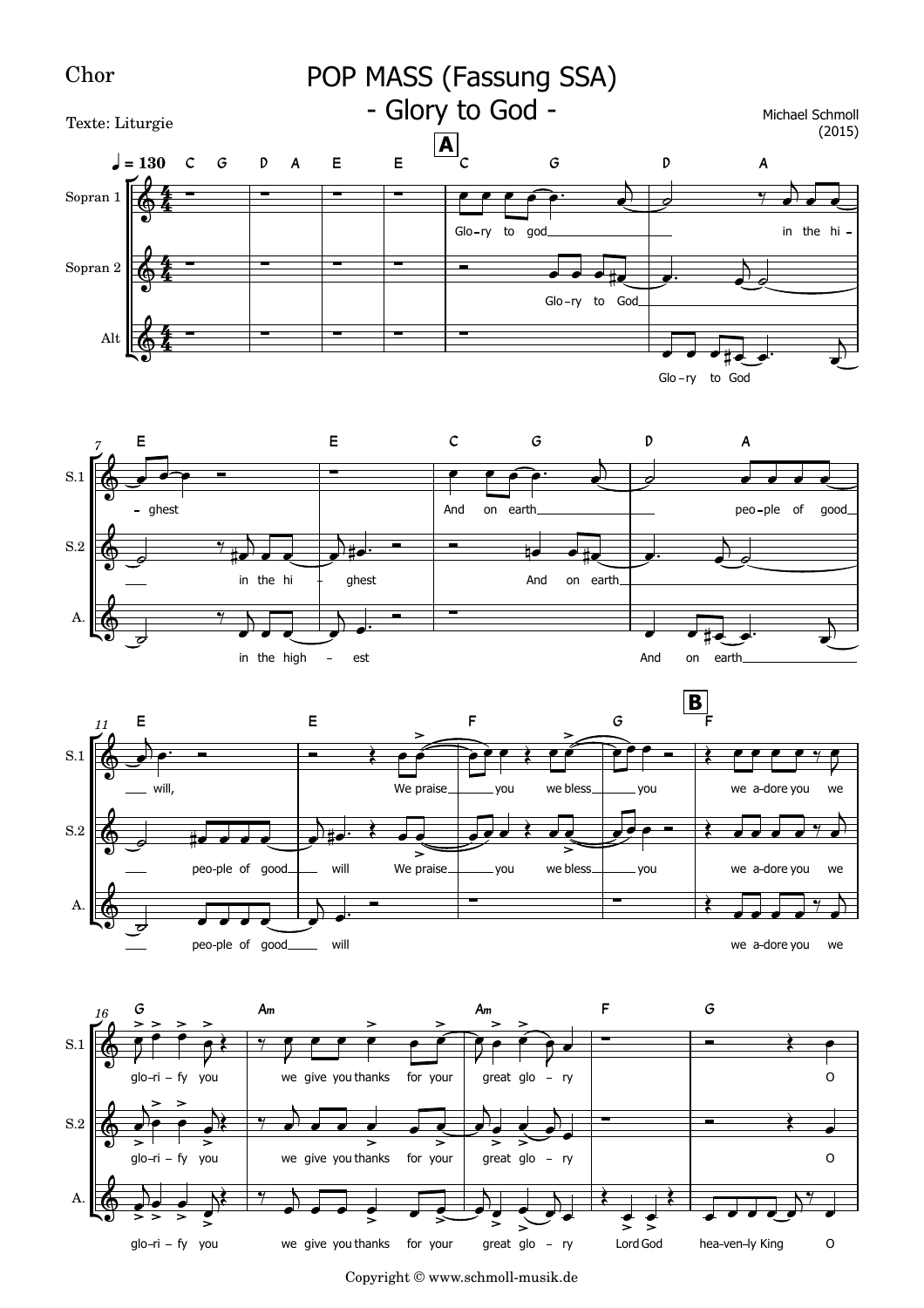

![](_page_1_Figure_1.jpeg)

![](_page_1_Figure_2.jpeg)

![](_page_1_Figure_3.jpeg)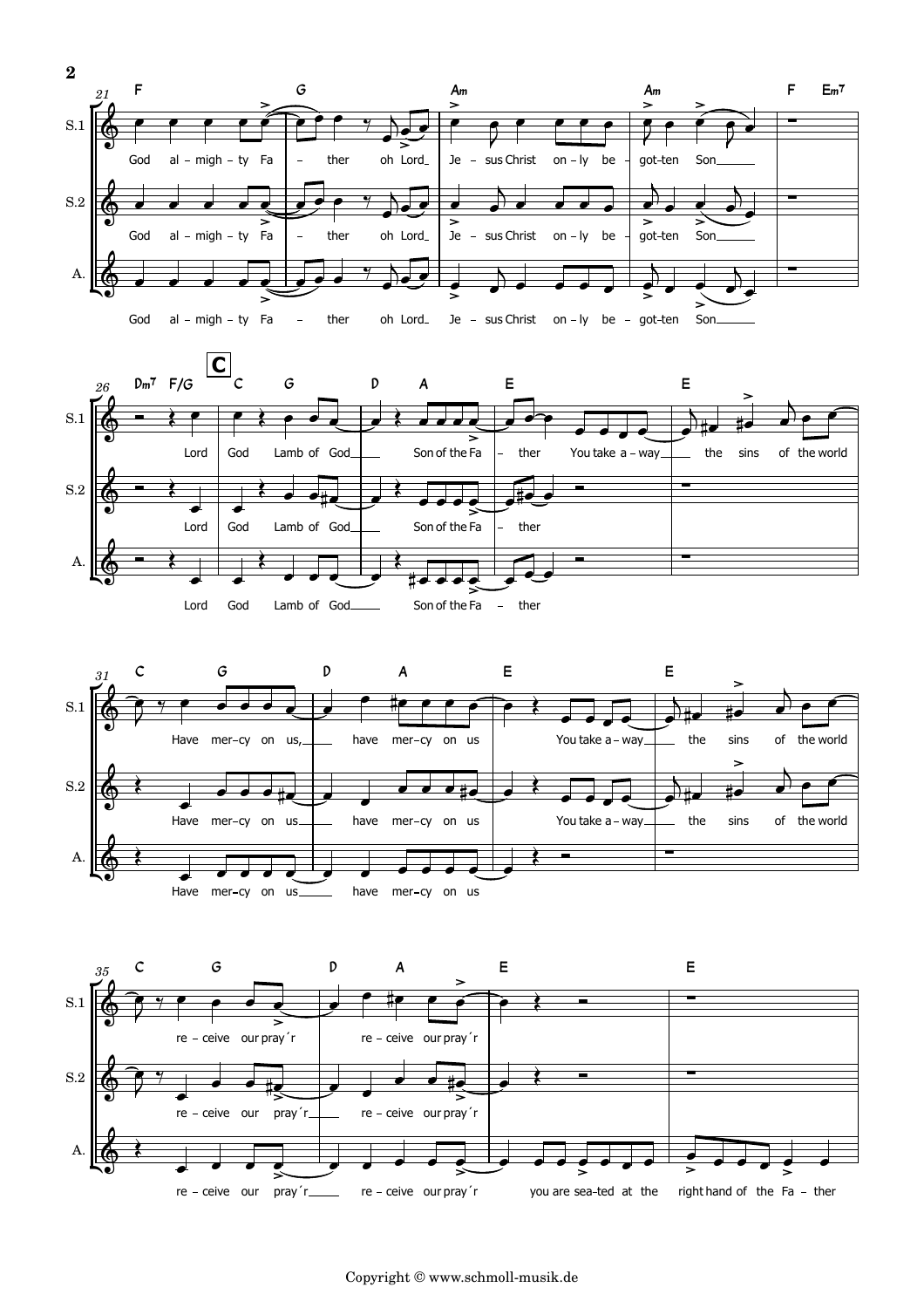![](_page_2_Figure_0.jpeg)

![](_page_2_Figure_1.jpeg)

![](_page_2_Figure_2.jpeg)

![](_page_2_Figure_3.jpeg)

Copyright © www.schmoll-musik.de